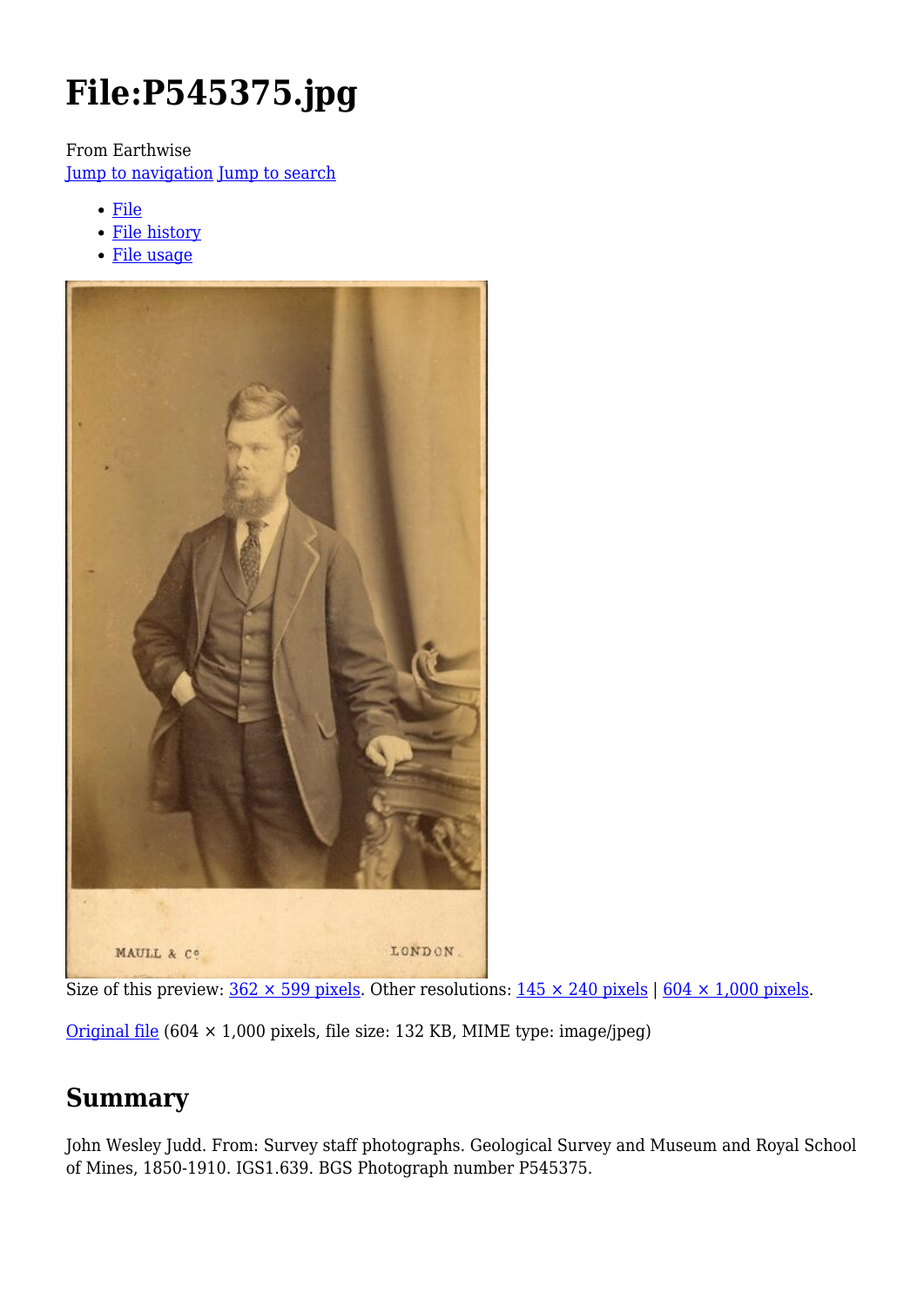# **Licencing**

Download of 1000 x 1000 pixel images is free for all non-commercial use - all we ask in return is for you to acknowledge BGS when using our images. Click our Terms and Conditions link below for information on acknowledgement text, and to find out about using our images commercially.

#### **Copyright**

The images featured on this site unless otherwise indicated are copyright material of the UK Research and Innovation (UKRI), of which the British Geological Survey is a component body. The British Geological Survey encourages the use of its material in promoting geological and environmental sciences. The images may be reproduced free of charge for any non-commercial use in any format or medium provided they are reproduced accurately and not used in a misleading or derogatory context. Where any images on this site are being republished or copied to others, the source of the material must be identified and the copyright status acknowledged. The permission to reproduce UKRI protected material does not extend to any images on this site which are identified as being the copyright of a third party. Authorisation to reproduce such material must be obtained from the copyright holders concerned.

#### **Non-commercial Use**

Use of the images downloaded from this site and reproduced digitally or otherwise may only be used for non-commercial purposes, which are:-

- Private study or research for a non-commercial purpose
- Education for teaching, preparation and examination purposes

When using the images please credit 'British Geological Survey' and include the catalogue reference ('P Number') of the item to allow others to access the original image or document. Noncommercial users of the images from this site are restricted to downloading no more than 30 images, without seeking further permission from [enquiries@bgs.ac.uk](mailto:enquiries@bgs.ac.uk)

#### **Commercial Use**

For commercial use of these images for which higher resolution images are available, individual permissions and/or licences arrangements should be agreed by contacting [enquiries@bgs.ac.uk](mailto:enquiries@bgs.ac.uk) Commercial use will include publications in books (including educational books), newspapers, journals, magazines, CDs and DVDs, etc, where a cover charge is applied; broadcasts on TV, film and theatre; and display in trade fairs, galleries, etc. If you are in doubt as to whether your intended use is commercial, please contact [enquiries@bgs.ac.uk](mailto:enquiries@bgs.ac.uk)

#### **Warranty**

Use of the images downloaded from this site is at the users own risk. UKRI gives no warranty as to the quality of the images or the medium on which they are provided or their suitability for any use.

#### **Ordnance Survey topography**

Maps and diagrams in Earthwise use topography based on Ordnance Survey mapping. The National Grid and other Ordnance Survey data ©Crown Copyright and database rights 2015. Ordnance Survey Licence No. 100021290 EUL.

## **File history**

Click on a date/time to view the file as it appeared at that time.

**Date/Time Thumbnail Dimensions User Comment**

(132 KB)

**[Scotfot](http://earthwise.bgs.ac.uk/index.php/User:Scotfot)** ([talk](http://earthwise.bgs.ac.uk/index.php/User_talk:Scotfot) | [contribs\)](http://earthwise.bgs.ac.uk/index.php/Special:Contributions/Scotfot)

John Wesley Judd. From: Survey staff photographs. Geological Survey and Museum and Royal School of Mines, 1850-1910. IGS1.639. BGS Photograph number P545375.

current [14:05, 14 August 2020](http://earthwise.bgs.ac.uk/images/4/49/P545375.jpg)

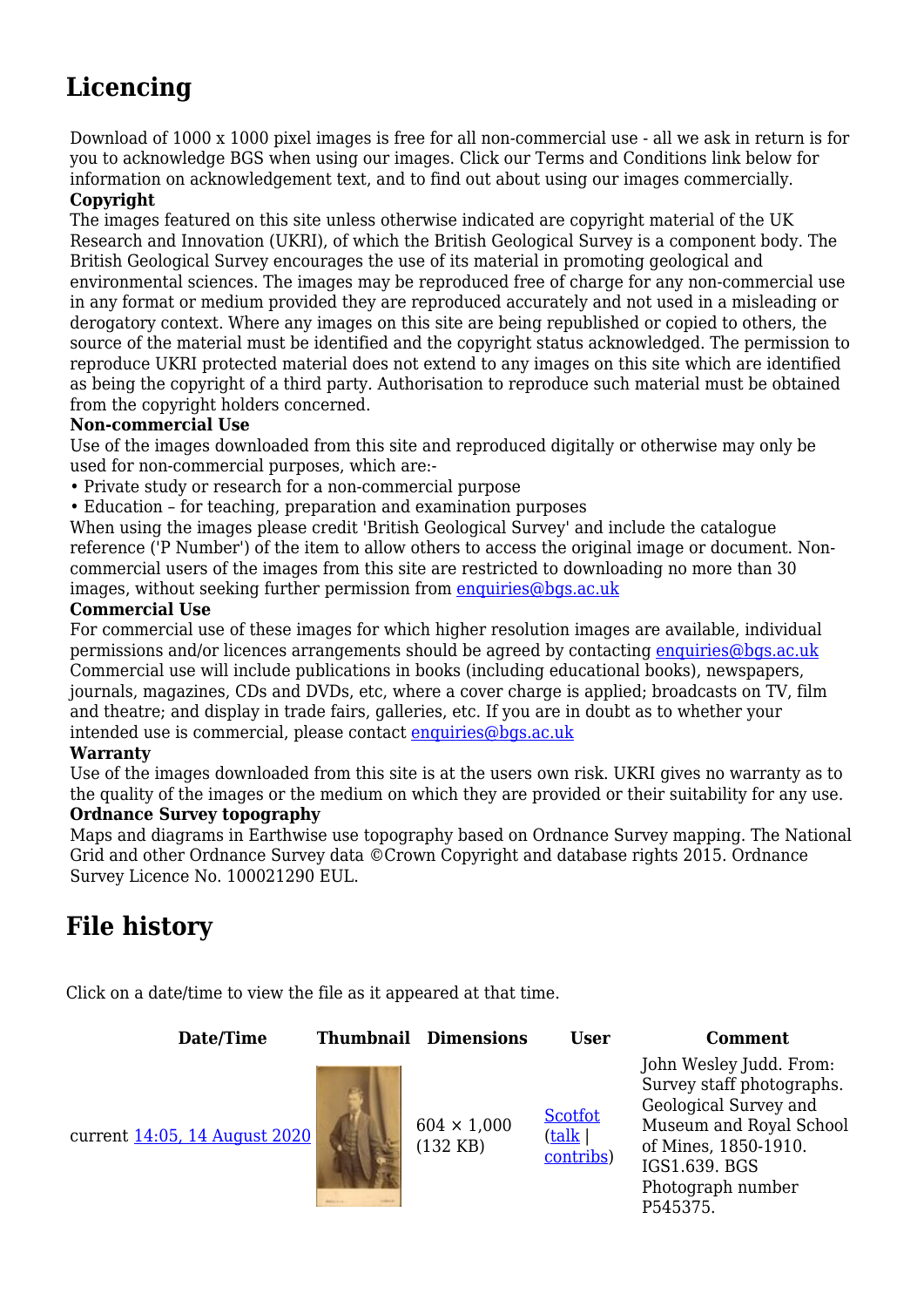You cannot overwrite this file.

# **File usage**

The following page links to this file:

• [John Wesley Judd C.B., LL.D., F.R.S., F.G.S.](http://earthwise.bgs.ac.uk/index.php/John_Wesley_Judd_C.B.,_LL.D.,_F.R.S.,_F.G.S.)

Retrieved from ['http://earthwise.bgs.ac.uk/index.php?title=File:P545375.jpg&oldid=48033](http://earthwise.bgs.ac.uk/index.php?title=File:P545375.jpg&oldid=48033)' [Category](http://earthwise.bgs.ac.uk/index.php/Special:Categories):

[License tags](http://earthwise.bgs.ac.uk/index.php/Category:License_tags)

# **Navigation menu**

### **Personal tools**

- Not logged in
- [Talk](http://earthwise.bgs.ac.uk/index.php/Special:MyTalk)
- [Contributions](http://earthwise.bgs.ac.uk/index.php/Special:MyContributions)
- [Log in](http://earthwise.bgs.ac.uk/index.php?title=Special:UserLogin&returnto=File%3AP545375.jpg&returntoquery=action%3Dmpdf)
- [Request account](http://earthwise.bgs.ac.uk/index.php/Special:RequestAccount)

### **Namespaces**

- [File](http://earthwise.bgs.ac.uk/index.php/File:P545375.jpg)
- [Discussion](http://earthwise.bgs.ac.uk/index.php?title=File_talk:P545375.jpg&action=edit&redlink=1)

 $\Box$ 

### **Variants**

### **Views**

- [Read](http://earthwise.bgs.ac.uk/index.php/File:P545375.jpg)
- [Edit](http://earthwise.bgs.ac.uk/index.php?title=File:P545375.jpg&action=edit)
- [View history](http://earthwise.bgs.ac.uk/index.php?title=File:P545375.jpg&action=history)
- [PDF Export](http://earthwise.bgs.ac.uk/index.php?title=File:P545375.jpg&action=mpdf)

 $\overline{\phantom{a}}$ 

### **More**

### **Search**

Search  $\|$  Go